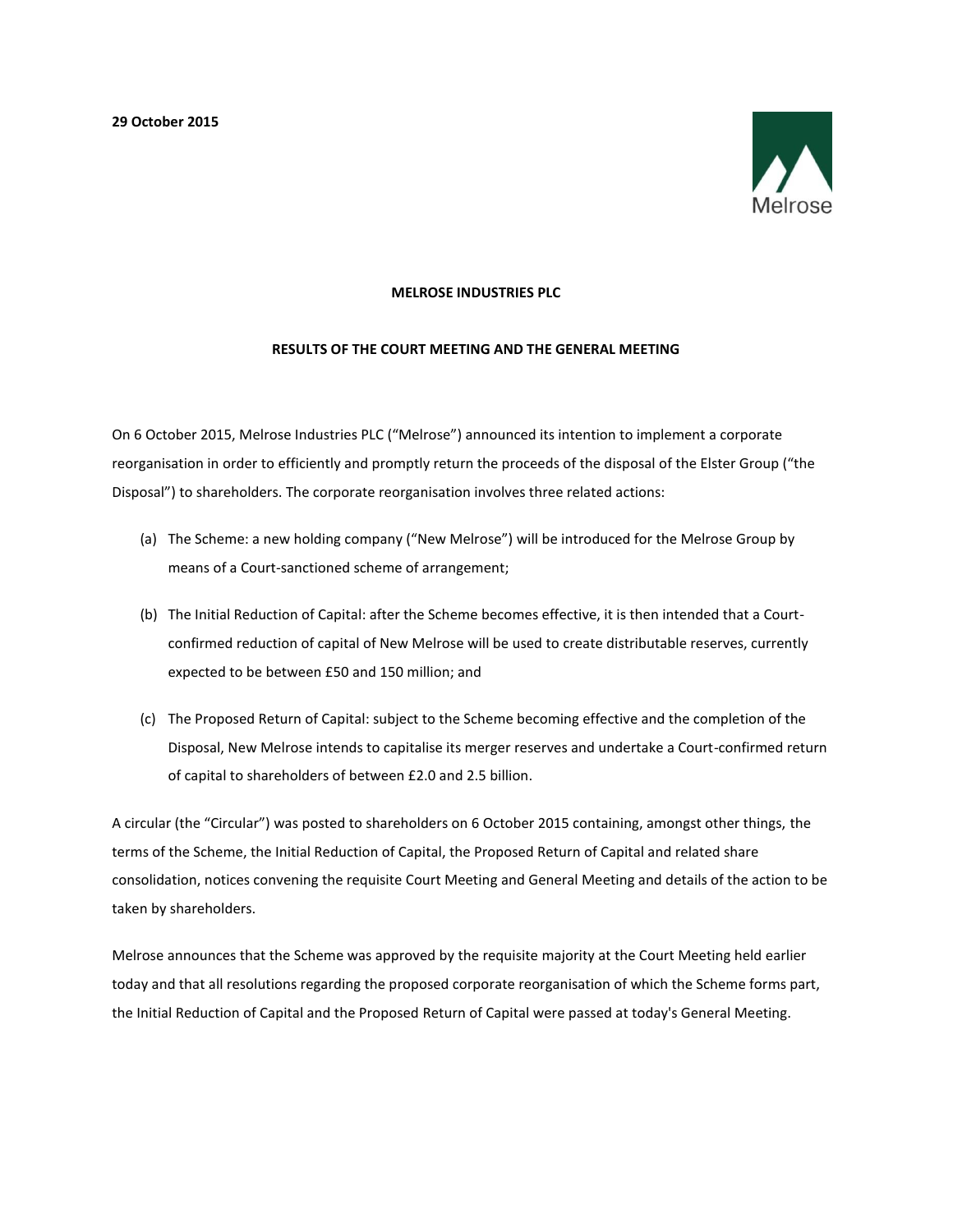Completion of the proposed reorganisation remains subject to the conditions set out in the Circular, including the sanction of the Scheme by the Court, the hearing in respect of which is expected to take place on 18 November 2015.

The expected timetable of remaining key events is provided below:

| Court Hearing of the claim form to sanction the Scheme              | 18 November              |
|---------------------------------------------------------------------|--------------------------|
| Last day for dealings in Old Melrose Ordinary Shares                | 18 November              |
| <b>Scheme Record Date</b>                                           | 18 November              |
| Scheme Record Time                                                  | 6:00 p.m. on 18 November |
| Effective Date of the Scheme                                        | 19 November              |
| Delisting of Old Melrose Ordinary Shares, Admission of New          | 8.00 a.m. on 19 November |
| Melrose Ordinary Shares, crediting of New Melrose Ordinary          |                          |
| Shares to CREST accounts and dealings in New Melrose                |                          |
| Ordinary Shares commence on the London Stock Exchange's             |                          |
| main market for listed securities                                   |                          |
| Name changes expected to become effective                           | 19 November              |
| Court Hearing of the claim form to confirm the Initial Reduction of | 20 November              |
| Capital                                                             |                          |
| Initial Reduction of Capital becomes effective                      | 23 November              |

Following the completion of the Disposal, which is expected to occur in the first quarter of 2016, steps will be taken to effect the Proposed Return of Capital, unless the Board considers that it is no longer in the best interests of shareholders to do so. Whilst the precise timing of the Proposed Return of Capital will depend, among other things, on the availability of Court dates, New Melrose would seek to return capital to shareholders within 5 to 7 weeks following the completion of the Disposal. The Proposed Return of Capital will require two court hearings, but no further general meeting of the shareholders of New Melrose.

All references in this document to times are to London time unless otherwise stated.

Copies of the resolutions have been submitted to the National Storage Mechanism in accordance with rule 9.6.2 of the UK Listing Rules and will be available for inspection at www.morningstar.co.uk/uk/nsm.

Details of the proxy votes received will shortly be available on the Melrose website.

Terms used in this announcement shall have the same meaning as set out in the Circular.

**2015**